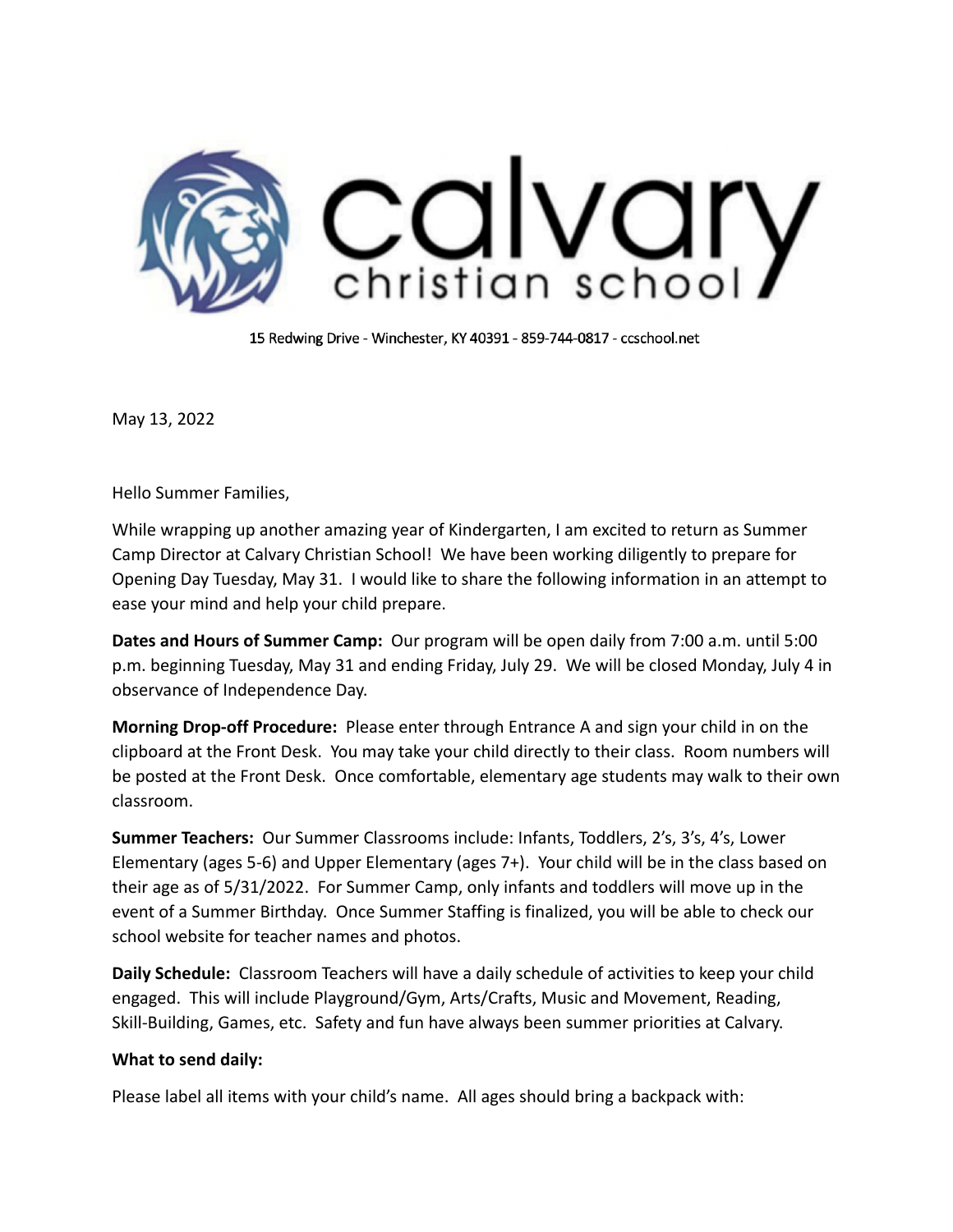a change of clothing filled water bottle morning snack (should meet Meal Guidelines, please see attached) lunch (should meet Meal Guidelines, please see attached)

## sunscreen

Nap items for all children in classes through Age 4. Please send a separate bag with a crib sheet (mats are provided) **and** either a small pillow and blanket or an all-in-one nap roll. The bag of nap items will stay at school and be sent home on Fridays for washing.

Children in diapers/pullups should send a supply of diapers/pull ups and wipes to be kept at school, your child's teacher will let you know when to send more.

**Meals:** As stated during the registration process, you will be sending your child's lunch and morning snack. Our Summer Camp Program is under the Regulation of the Office of Inspector General. It is important to note the snack and lunch you send need to be in compliance with Meal Guidelines on the attached document. If a child does not have a snack and lunch meeting the guidelines, we will need to supplement that day.

**Sunscreen:** If your child needs sunscreen, please apply it each morning before sending them to camp. Please also send sunscreen in their backpack to be reapplied later in the day as needed.

**Kona Ice:** will visit Calvary on Tuesdays at 2:50 p.m. beginning June 7. This treat is for classes age 2 and up. If you would like your child to enjoy the treat, please send \$2.50 that morning to your child's teacher. Kona Ice sets the price. Please try to send exact change in a zip lock bag or envelope labeled with your child's name. Kona Ice has informed us they do not make change.

**Water Day:** will begin our second week on Tuesday, June 7 for classes age 2+. Please send your child to camp that morning with sunscreen applied. Girls may wear swim clothes under their clothing. Boys may wear swim trunks as their shorts with a t-shirt. Please always pack a change of clothing and a beach towel. Wet clothing items will be returned in a sack. Please consider sending water shoes or an extra pair in case shoes get wet. In the event of a thunderstorm or lightning on Tuesdays, we will notify you if we reschedule Water Day for another day that week. Water day consists of a plastic water slide, sprinklers and water toys. Students who do not wish to get wet will still enjoy outdoor time in the same area.

**Story Time:** Ms. Wendy from our Public Library will visit for a weekly Story Time.

**Afternoon Pick Up Procedure:** Please enter through Entrance A.

*Infants through Age 4:* please sign your child out on the clipboard at the Front Desk and check the board at the Front Desk for your child's current location, you may go pick them up.